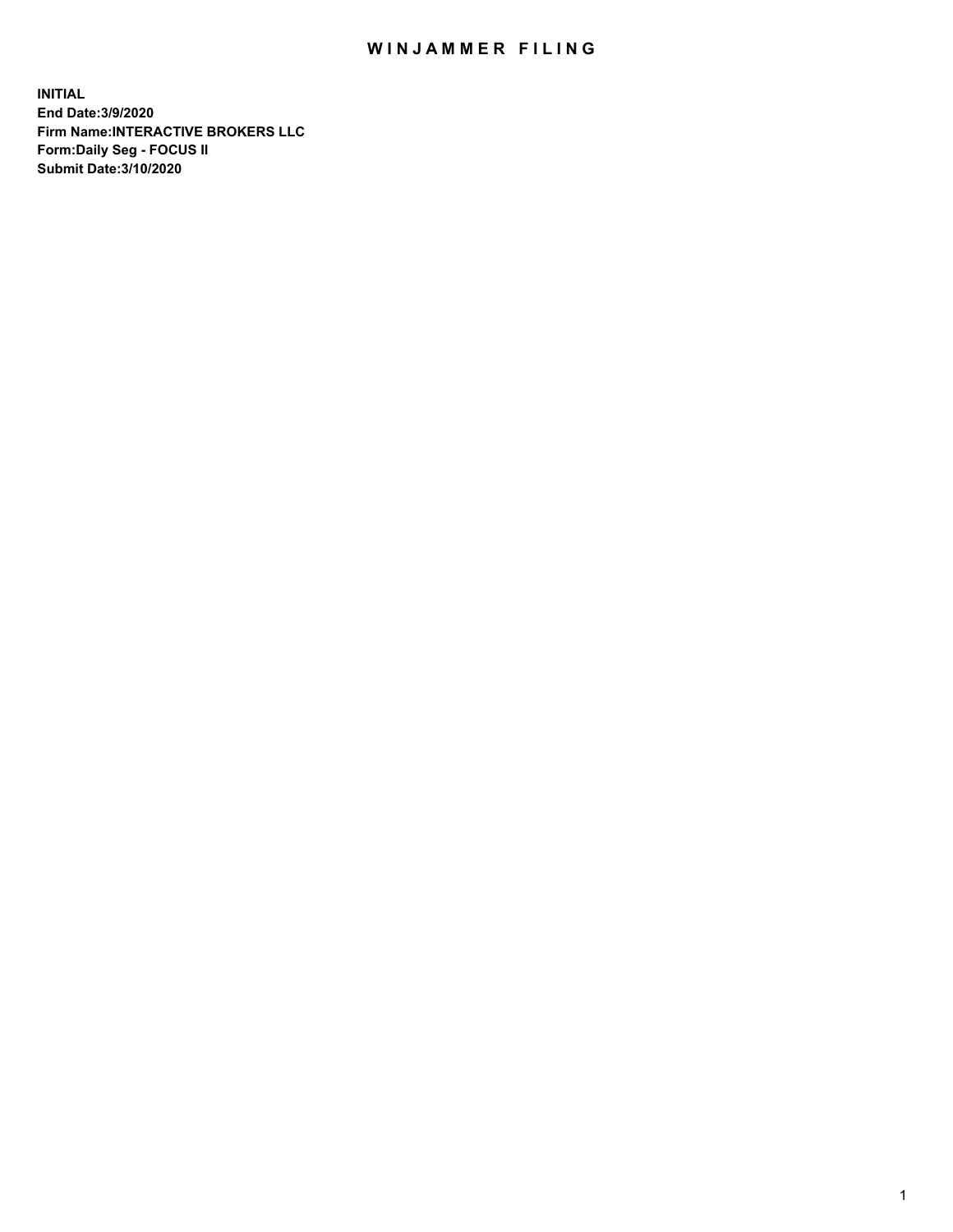**INITIAL End Date:3/9/2020 Firm Name:INTERACTIVE BROKERS LLC Form:Daily Seg - FOCUS II Submit Date:3/10/2020 Daily Segregation - Cover Page**

| Name of Company                                                                                                                                                                                                                                                                                                                | <b>INTERACTIVE BROKERS LLC</b>                                                      |
|--------------------------------------------------------------------------------------------------------------------------------------------------------------------------------------------------------------------------------------------------------------------------------------------------------------------------------|-------------------------------------------------------------------------------------|
| <b>Contact Name</b>                                                                                                                                                                                                                                                                                                            | <b>James Menicucci</b>                                                              |
| <b>Contact Phone Number</b>                                                                                                                                                                                                                                                                                                    | 203-618-8085                                                                        |
| <b>Contact Email Address</b>                                                                                                                                                                                                                                                                                                   | jmenicucci@interactivebrokers.c<br>om                                               |
| FCM's Customer Segregated Funds Residual Interest Target (choose one):<br>a. Minimum dollar amount: ; or<br>b. Minimum percentage of customer segregated funds required:% ; or<br>c. Dollar amount range between: and; or<br>d. Percentage range of customer segregated funds required between:% and%.                         | $\overline{\mathbf{0}}$<br>$\overline{\mathbf{0}}$<br>155,000,000 245,000,000<br>00 |
| FCM's Customer Secured Amount Funds Residual Interest Target (choose one):<br>a. Minimum dollar amount: ; or<br>b. Minimum percentage of customer secured funds required:% ; or<br>c. Dollar amount range between: and; or<br>d. Percentage range of customer secured funds required between:% and%.                           | $\overline{\mathbf{0}}$<br>$\overline{\mathbf{0}}$<br>80,000,000 120,000,000<br>00  |
| FCM's Cleared Swaps Customer Collateral Residual Interest Target (choose one):<br>a. Minimum dollar amount: ; or<br>b. Minimum percentage of cleared swaps customer collateral required:% ; or<br>c. Dollar amount range between: and; or<br>d. Percentage range of cleared swaps customer collateral required between:% and%. | $\overline{\mathbf{0}}$<br><u>0</u><br>0 <sub>0</sub><br>0 <sub>0</sub>             |

Attach supporting documents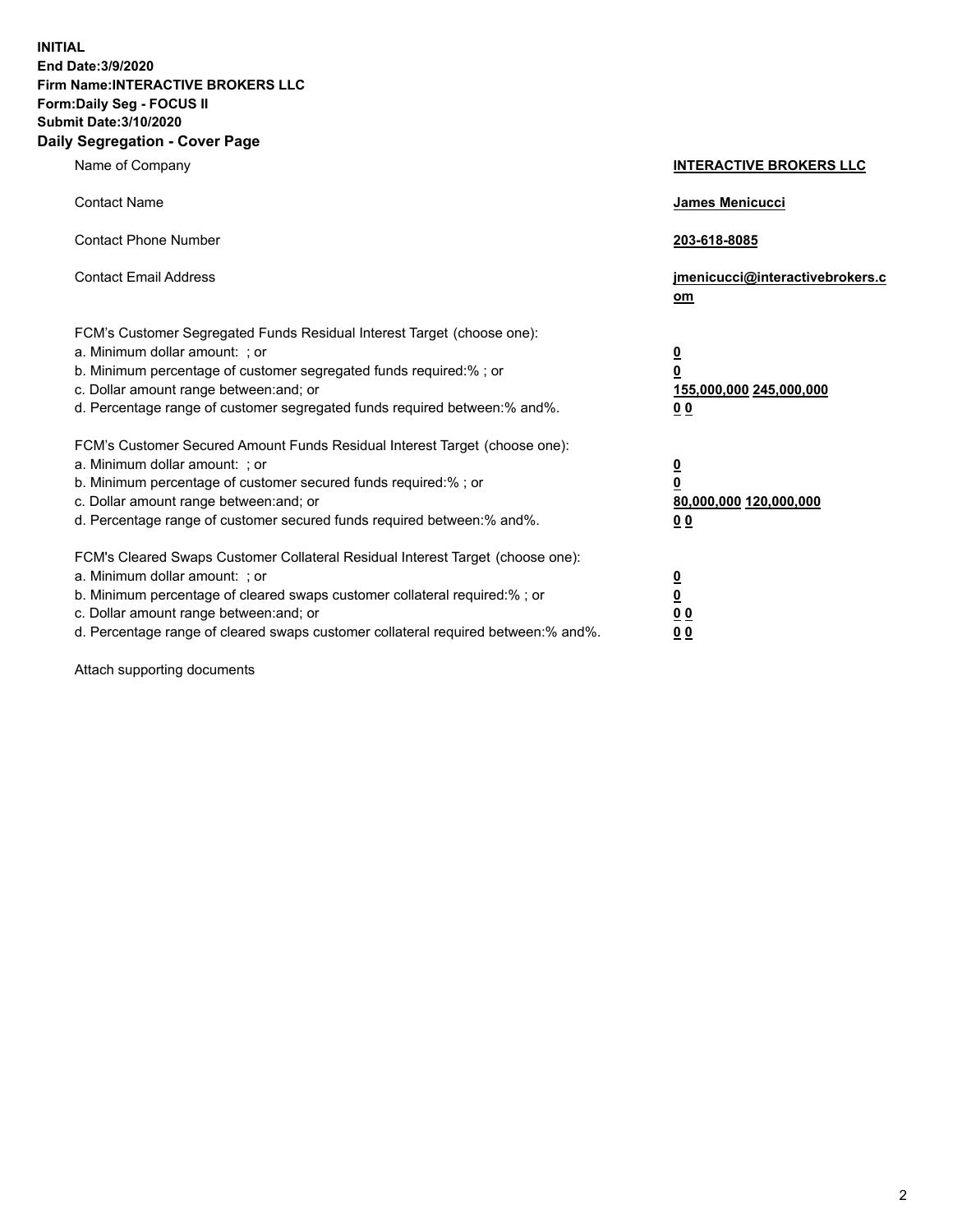**INITIAL End Date:3/9/2020 Firm Name:INTERACTIVE BROKERS LLC Form:Daily Seg - FOCUS II Submit Date:3/10/2020 Daily Segregation - Secured Amounts**

|     | Dany Ocgregation - Occarea Anioants                                                                        |                                                                |
|-----|------------------------------------------------------------------------------------------------------------|----------------------------------------------------------------|
|     | Foreign Futures and Foreign Options Secured Amounts                                                        |                                                                |
|     | Amount required to be set aside pursuant to law, rule or regulation of a foreign                           | $0$ [7305]                                                     |
|     | government or a rule of a self-regulatory organization authorized thereunder                               |                                                                |
| 1.  | Net ledger balance - Foreign Futures and Foreign Option Trading - All Customers                            |                                                                |
|     | A. Cash                                                                                                    | 525,395,330 [7315]                                             |
|     | B. Securities (at market)                                                                                  | $0$ [7317]                                                     |
| 2.  | Net unrealized profit (loss) in open futures contracts traded on a foreign board of trade                  | $-5,429,001$ [7325]                                            |
| 3.  | Exchange traded options                                                                                    |                                                                |
|     | a. Market value of open option contracts purchased on a foreign board of trade                             | 199,682 [7335]                                                 |
|     | b. Market value of open contracts granted (sold) on a foreign board of trade                               | -416,334 [7337]                                                |
| 4.  | Net equity (deficit) (add lines 1. 2. and 3.)                                                              | 519,749,677 [7345]                                             |
| 5.  | Account liquidating to a deficit and account with a debit balances - gross amount                          | 21,638 [7351]                                                  |
|     | Less: amount offset by customer owned securities                                                           | 0 [7352] 21,638 [7354]                                         |
| 6.  | Amount required to be set aside as the secured amount - Net Liquidating Equity                             | 519,771,315 [7355]                                             |
|     | Method (add lines 4 and 5)                                                                                 |                                                                |
| 7.  | Greater of amount required to be set aside pursuant to foreign jurisdiction (above) or line                | 519,771,315 [7360]                                             |
|     | 6.                                                                                                         |                                                                |
|     | FUNDS DEPOSITED IN SEPARATE REGULATION 30.7 ACCOUNTS                                                       |                                                                |
| 1.  | Cash in banks                                                                                              |                                                                |
|     | A. Banks located in the United States                                                                      | 80,012,148 [7500]                                              |
|     | B. Other banks qualified under Regulation 30.7                                                             | 0 [7520] 80,012,148 [7530]                                     |
| 2.  | Securities                                                                                                 |                                                                |
|     | A. In safekeeping with banks located in the United States                                                  | 448,274,175 [7540]                                             |
|     | B. In safekeeping with other banks qualified under Regulation 30.7                                         | 0 [7560] 448,274,175 [7570]                                    |
| 3.  | Equities with registered futures commission merchants                                                      |                                                                |
|     | A. Cash                                                                                                    | $0$ [7580]                                                     |
|     | <b>B.</b> Securities                                                                                       | $0$ [7590]                                                     |
|     | C. Unrealized gain (loss) on open futures contracts                                                        | $0$ [7600]                                                     |
|     | D. Value of long option contracts                                                                          | $0$ [7610]                                                     |
|     | E. Value of short option contracts                                                                         | 0 [7615] 0 [7620]                                              |
| 4.  | Amounts held by clearing organizations of foreign boards of trade                                          |                                                                |
|     | A. Cash                                                                                                    | $0$ [7640]                                                     |
|     | <b>B.</b> Securities                                                                                       | $0$ [7650]                                                     |
|     | C. Amount due to (from) clearing organization - daily variation                                            | $0$ [7660]                                                     |
|     | D. Value of long option contracts                                                                          | $0$ [7670]                                                     |
|     | E. Value of short option contracts                                                                         | 0 [7675] 0 [7680]                                              |
| 5.  | Amounts held by members of foreign boards of trade                                                         |                                                                |
|     | A. Cash                                                                                                    | 96,261,110 [7700]                                              |
|     | <b>B.</b> Securities                                                                                       | $0$ [7710]                                                     |
|     | C. Unrealized gain (loss) on open futures contracts                                                        | 21,482,557 [7720]                                              |
|     | D. Value of long option contracts                                                                          | 199,682 [7730]                                                 |
|     | E. Value of short option contracts                                                                         | <mark>-416,334</mark> [7735] <u>117,<b>527,015</b> [</u> 7740] |
| 6.  | Amounts with other depositories designated by a foreign board of trade                                     | $0$ [7760]                                                     |
| 7.  | Segregated funds on hand                                                                                   | $0$ [7765]                                                     |
| 8.  | Total funds in separate section 30.7 accounts                                                              | 645,813,338 [7770]                                             |
| 9.  | Excess (deficiency) Set Aside for Secured Amount (subtract line 7 Secured Statement<br>Page 1 from Line 8) | 126,042,023 [7380]                                             |
| 10. | Management Target Amount for Excess funds in separate section 30.7 accounts                                | 80,000,000 [7780]                                              |
| 11. | Excess (deficiency) funds in separate 30.7 accounts over (under) Management Target                         | 46,042,023 [7785]                                              |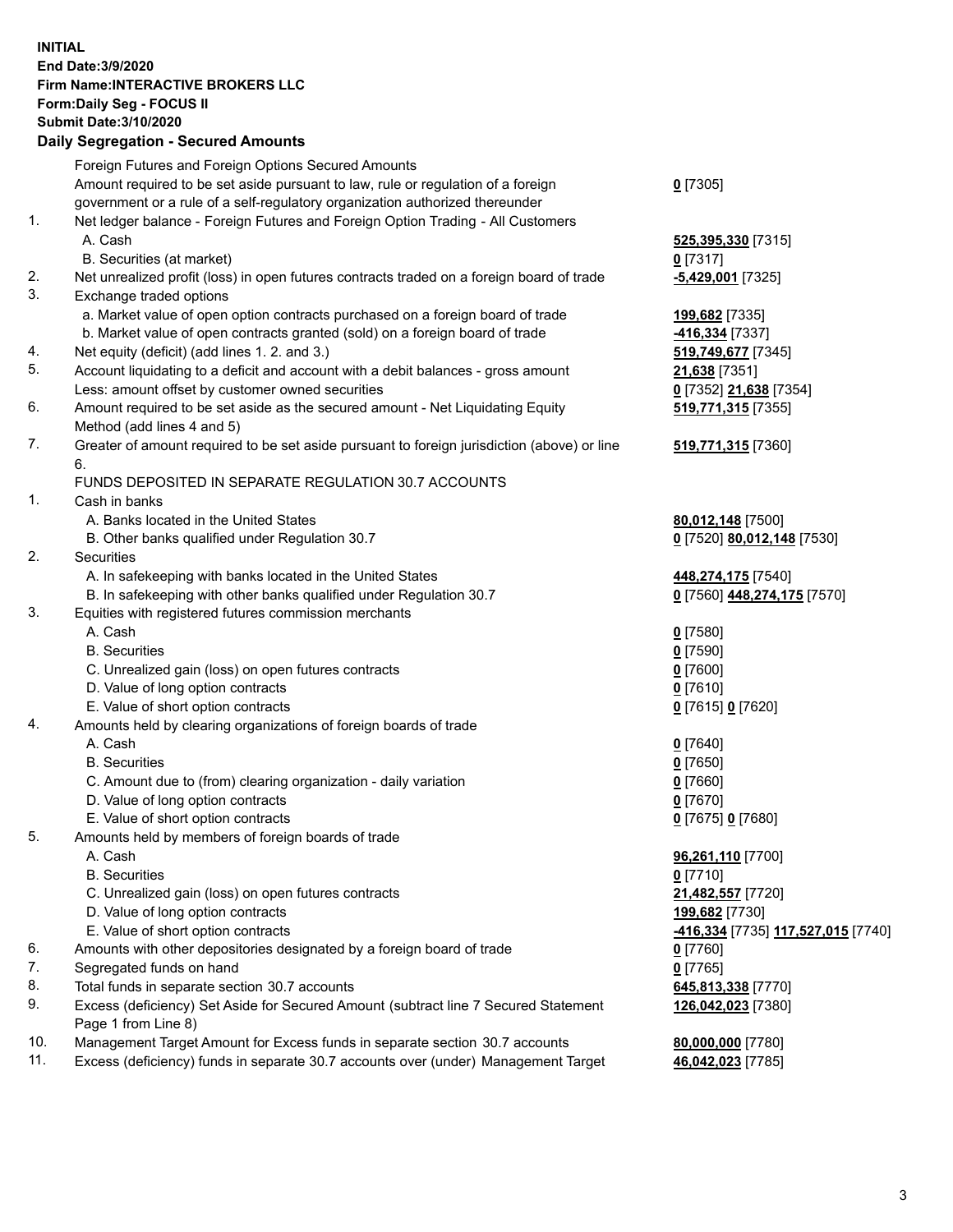**INITIAL End Date:3/9/2020 Firm Name:INTERACTIVE BROKERS LLC Form:Daily Seg - FOCUS II Submit Date:3/10/2020 Daily Segregation - Segregation Statement** SEGREGATION REQUIREMENTS(Section 4d(2) of the CEAct) 1. Net ledger balance A. Cash **4,687,022,842** [7010] B. Securities (at market) **0** [7020] 2. Net unrealized profit (loss) in open futures contracts traded on a contract market **305,547,836** [7030] 3. Exchange traded options A. Add market value of open option contracts purchased on a contract market **924,711,377** [7032] B. Deduct market value of open option contracts granted (sold) on a contract market **-970,945,999** [7033] 4. Net equity (deficit) (add lines 1, 2 and 3) **4,946,336,056** [7040] 5. Accounts liquidating to a deficit and accounts with debit balances - gross amount **5,875,579** [7045] Less: amount offset by customer securities **0** [7047] **5,875,579** [7050] 6. Amount required to be segregated (add lines 4 and 5) **4,952,211,635** [7060] FUNDS IN SEGREGATED ACCOUNTS 7. Deposited in segregated funds bank accounts A. Cash **1,829,157,083** [7070] B. Securities representing investments of customers' funds (at market) **1,719,254,230** [7080] C. Securities held for particular customers or option customers in lieu of cash (at market) **0** [7090] 8. Margins on deposit with derivatives clearing organizations of contract markets A. Cash **2,314,048** [7100] B. Securities representing investments of customers' funds (at market) **1,555,446,661** [7110] C. Securities held for particular customers or option customers in lieu of cash (at market) **0** [7120] 9. Net settlement from (to) derivatives clearing organizations of contract markets **83,512,163** [7130] 10. Exchange traded options A. Value of open long option contracts **922,519,126** [7132] B. Value of open short option contracts **-968,772,195** [7133] 11. Net equities with other FCMs A. Net liquidating equity **0** [7140] B. Securities representing investments of customers' funds (at market) **0** [7160] C. Securities held for particular customers or option customers in lieu of cash (at market) **0** [7170] 12. Segregated funds on hand **0** [7150] 13. Total amount in segregation (add lines 7 through 12) **5,143,431,116** [7180] 14. Excess (deficiency) funds in segregation (subtract line 6 from line 13) **191,219,481** [7190] 15. Management Target Amount for Excess funds in segregation **155,000,000** [7194] **36,219,481** [7198]

16. Excess (deficiency) funds in segregation over (under) Management Target Amount Excess